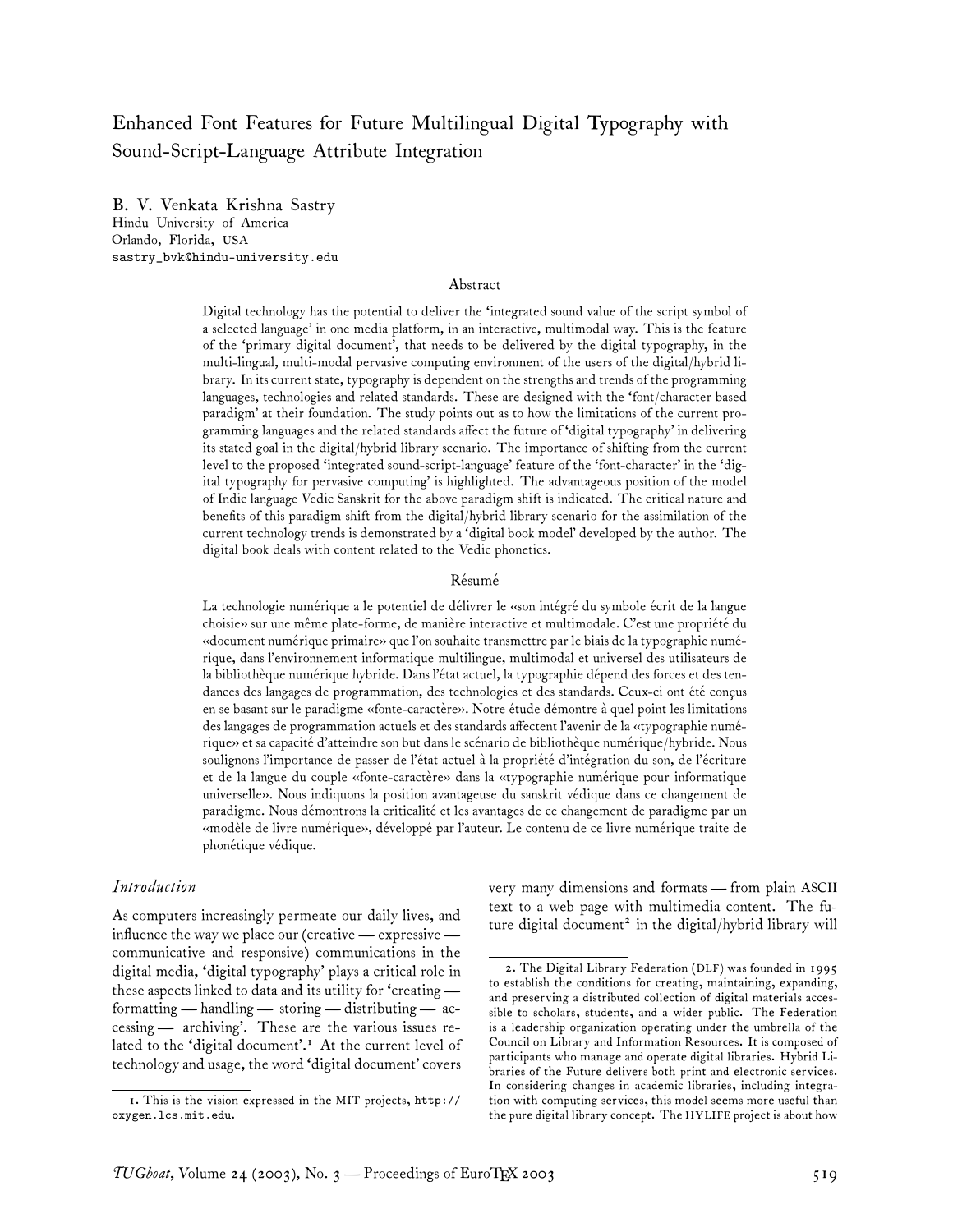feature hybrid multilingual multimodal communicative data, accessed by the users in unscheduled interactive ways. The critical issues currently being considered in the scenario of digital/hybrid libraries are the following: (a) (Text— Script — language related)— Monolingual, cross lingual and multilingual. (b) (Speech related) Spoken document retrieval; spoken document corpora, music. (c) (Interface creation— storage— distribution— access) Multimodal interfaces for text and spoken document, inter-operability. (d) (OS— Softwareplatform-network hardware device related) Recognition algorithms, techniques for spoken audio indexing, retrieval models, web interface, metadata; algorithms and protocols — Human Computer Interfaces — Digital library interface (e) (Utilities— solutions related) Library catalogue, collations, data mining, special purpose libraries and services.<sup>3</sup>

### *Digital document*

Digital documents have, related to their origin and format, a background of very many issues such as: software programs, operating systems, hardware encoding, character related standards, file formats, memory requirements, color handling, font resolution related to the display screen resolution. All these have a bearing on 'document portability-compatibility-effective usability'; and therefore on 'user satisfaction'. In the present state of the document creation in the digital media, controlling many of these are beyond the 'author-user' abilities.

*Digital typography* Compared to the conventional print media output, to which the earlier phase of typography was dedicated, the output in a digital environment has different challenges to address. The advancement of the technologies is in the direction of integrating the 'speech and vision' modes of human interaction with the computer for better effectiveness in a pervasive computing environment. Therefore the focus of the digital typography must cover a larger ground than the conventional typography approach, to be in tune with the trends of the technological innovations.

*Literate Programming* By definition, it is the "combination of documentation and source together in a fashion suited for reading by human beings". In general, literate programs combine source and documentation in a single file. Literate programming tools then parse the file to produce either readable documentation or compilable source. If we extend our understanding of the word 'reading' to cover not only visual text oriented reading, but also the speech mode of reading, this defines the directions in which TEX has to look for the future. The 'typographic font' which served the 'print media needs' and the 'display media needs' has now to stretch itself to the level of the 'Sound-Script-Language attribute integrated font' as it was in the original design of 'script logic', the mother of typography.

LATEX, as a document preparation system, also needs to focus on the scope of 'right content' along with the 'right mode of presentation, storage and distribution' in such a scenario. In order to make the 'digital document' effective, the design of the document, which was earlier in the control of the 'designers' must allow for contributions from the 'author of the document'. The media in which the author was bound to position the 'content' (= the 'data' and the thought expressive process) has undergone a paradigm shift and a total upgrade. The limitation of the 'paper-print-text media' is overcome in the 'integrated digital media'.

## *What is the expectation from digital typography for a digital document?*

It is at this stage that the limitations preventing 'typography' from delivering the desired goal of 'digital document' as above surface. The human paradigm of communication-documentation has been that the 'Script symbol is always associated with a sound value in a given language'<sup>4</sup> environment. So far in the machine paradigm, the approach towards the 'language and the sound value of the script symbol' has been the isolated juxtaposition<sup>5</sup> of the script symbol with the 'sound value'<sup>6</sup> with a 'language'<sup>7</sup> attribute.<sup>8</sup>

best to deliver the mixture of print and electronic services likely to be required of higher education libraries in the foreseeable future.

<sup>3.</sup> DESIRE Project— DESIRE was a European information gateway project (1998–2000): Development of a European Service for Information on Research and Education. Among many other resources, DESIRE produced free software and some publications, including the excellent DESIRE Information Gateways Handbook; Library of Congress (U.S.) digital library resources and projects LOC Standards for Digital Library Projects; international standard, ISO 14721:2002; Metadata Standards: Dublin Core (Stuart Weibel: OCLC, USA).

<sup>4.</sup> This language environment is again a deep rooted issue with operating systems and the standards which needs to be elaborated. The language environment is in many cases defined by the OS at the time of installation.

<sup>5.</sup> SALT (Speech Application Language Tags) is the latest in this series, http://www.w3.org.

<sup>6.</sup> For the details look at the functioning of the TTS programs and the speech recognition process in the documentation for Microsoft's .NET Speech SDK 1.0 Beta 2.

<sup>7.</sup> Feature tags and language tags: Features provide information about how to use the glyphs in a font to render a script or language. Language system tags identify the language systems supported in an Open Type font. See information at the Microsoft Typography site.

<sup>8.</sup> The concept and criticality of the 'code page' throughout the issues related to the fonts, multilingual software and the Unicode standards is a vast and involved topic that needs to be carefully read. For details, refer to http://www.unicode.org.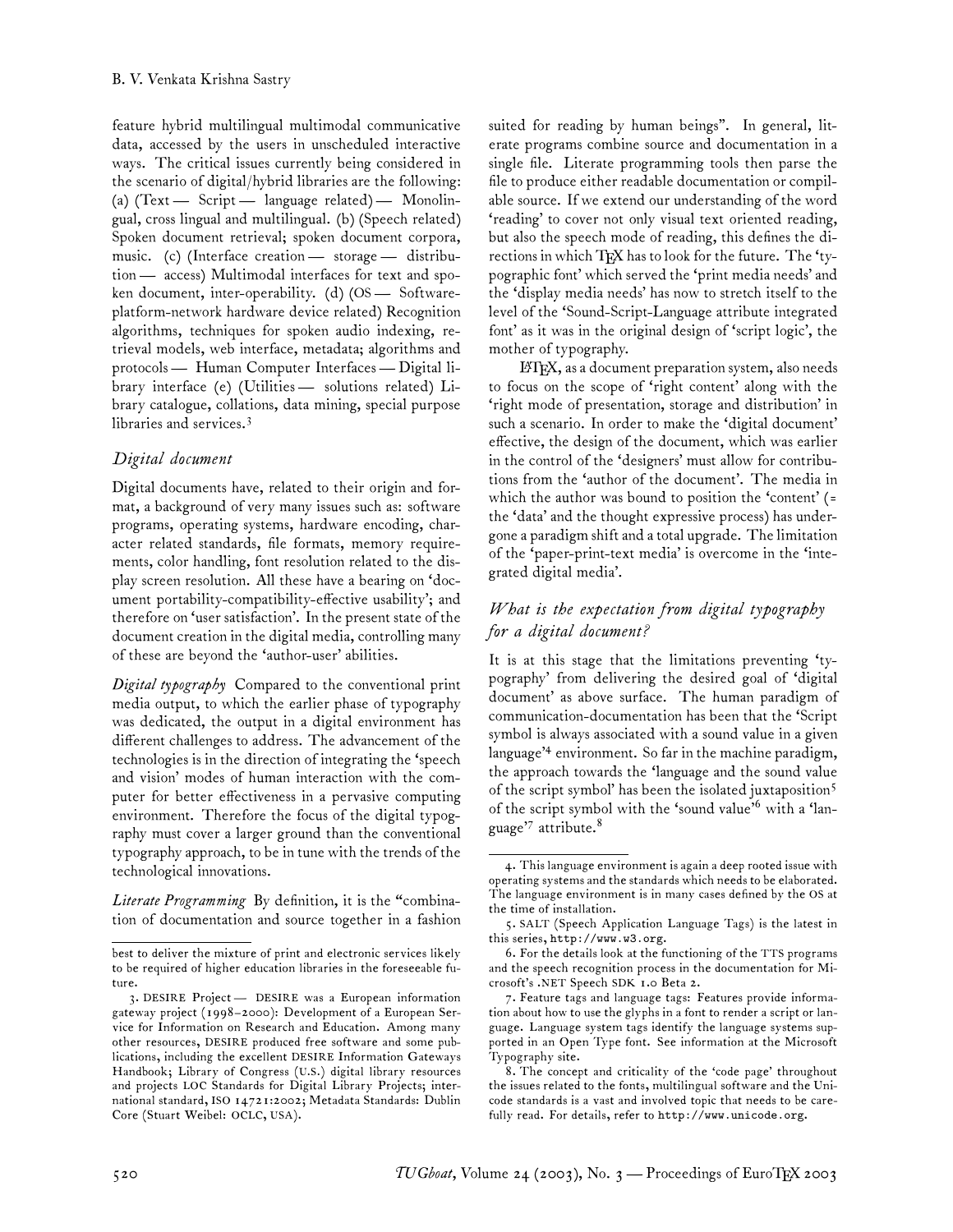For over forty years, the design paradigm of computation has centered on machines and not people. Our own creations in terms of machines, networks, programming languages, software and the program interfaces have required us to interact with them on their terms, inputting their languages and manipulating their keyboards or mice. The entire edifice is pinned on one design principle paradigm— the ability of the visual scripted 'character'<sup>9</sup> (and character sequences) to provide a communication link between the humans and the machines. With this 'character oriented' design philosophy built into the core of the operating systems, software, programming languages, instruction sets<sup>10</sup> and the various standards which cover these aspects, we have not been able to 'define' what we really need to the 'machines' as projected in our visions and goals. When the vision is to deliver 'natural language processing', the nature of the natural language has not been defined. What we have is a 'structured query language' (SQL). When the vision is of 'speech recognition', the vital element of 'sound' is totally missing from consideration in all the reference standards and programming languages. 'Audio' is treated as an 'external add on/markup reference', which is not the appropriate paradigm. The language choice, which should remain under user selection, presently resides in the scope of the OS.

If we find a solution for this issue, then we will able to automate many repetitive and logically describable tasks presently carried out by humans in typography. The technology has advanced to a far greater level compared to the days when the original 'character based paradigm' was built at the core of the machines and the standards. There are newer techniques of rendering the characters on the display devices. But, the very fundamental limitation of the 'character based paradigm' of the communication interface itself, has never been revisited. The applications which propose to deal with the 'speech' and other aspects of human interaction communication and interface, are still relying upon the 'character based linking paradigm' to deliver the solutions in these areas.

In pursuit of the above approach, we notice that the critical speech interface for human interaction is built by the industry as an 'extension, markup' feature over the 'character'; and not as an integrated feature on the paradigm of human communication. This is the key area that needs to be addressed in the area of digital typography to meet the deliverable goals for the digital document of the digital/hybrid library. In the envisaged digital/hybrid library environment, digital documents will come in multiple volumes and a variety of data forms through real time online resources and offline databases in multiple media, multilingual formats and modes, addressing the visual and auditory modes of reception. The digital typography environment is presently heavily preoccupied with the Roman alphabet character set, widespread on the keyboards of modern computers. The world is not just limited to the 'English/Latin/Roman alphabet' and character set. Due to the deep positioning of the Roman alphabet character set represented in the ASCII and other code standards for digital programming, the other languages of the world need to be represented through these character sets only in digital space. This is the place where the 'accentuation markings', diacritics, considered in the IPA convention come into consideration.

### *Why should there be an integrated voice interface in a digital document?*

Users generally do not have equal language skills for understanding and appreciating a 'document' in a language. The skills related to language are — reading, writing, speaking. The outpouring from a contemporary 'search' provides informative documents, mainly in the form of 'text mode'; all of which the user may/may not be able to read, understand or need help to understand properly. In such cases the 'voiced output' speech interface becomes more effective and meaningful. Present-day typography is not in a position to deliver this solution in an integrated way with the text. Text readers have serious limitations, as do ASR's. The proposal for the enhanced font features with Sound-Script-Language attribute integration aims at providing this solution. The goal of this proposal is to get a unifying ground of 'communication-documentation' that needs to be held as an integrated 'digital hybrid document.'

## *Interface design for human paradigm vs. machine paradigm — integrated sound-script-language*

In the present state of technology, such a hybrid data entity is seen in the 'interactive-multimedia content' created through the use of special multimedia authoring software. This needs a minimum level of hardware power. Even here, there are serious limitations for user

<sup>9.</sup> The character related standards right from the earliest standards considered in the early programming languages to the current discussion focus on the IPA and Unicode are all focused on 'visual character'— the non-agglutinating, non-phonetic, Roman alphabet character set and does not deal with the 'phonetic value' of the script symbol. Check the ISO 639 standards and related RFC's for more information in this regard, including ISO/IEC 10646. The reference point these standards take is primarily the typewriter pattern of characters or a calligraphy based approach. They have never entered into the realm of 'script logic' itself, as to what the symbol stands for in the 'language'.

<sup>10.</sup> In the final level of programming where a voice interface is needed, it is a set of code based on the 'characters', which calls on a 'library/data base of the speech'. But it is not capable of integrally linking itself to a sound value. The final code written as XML/SGML for SALT Version 1.0 may be referred to.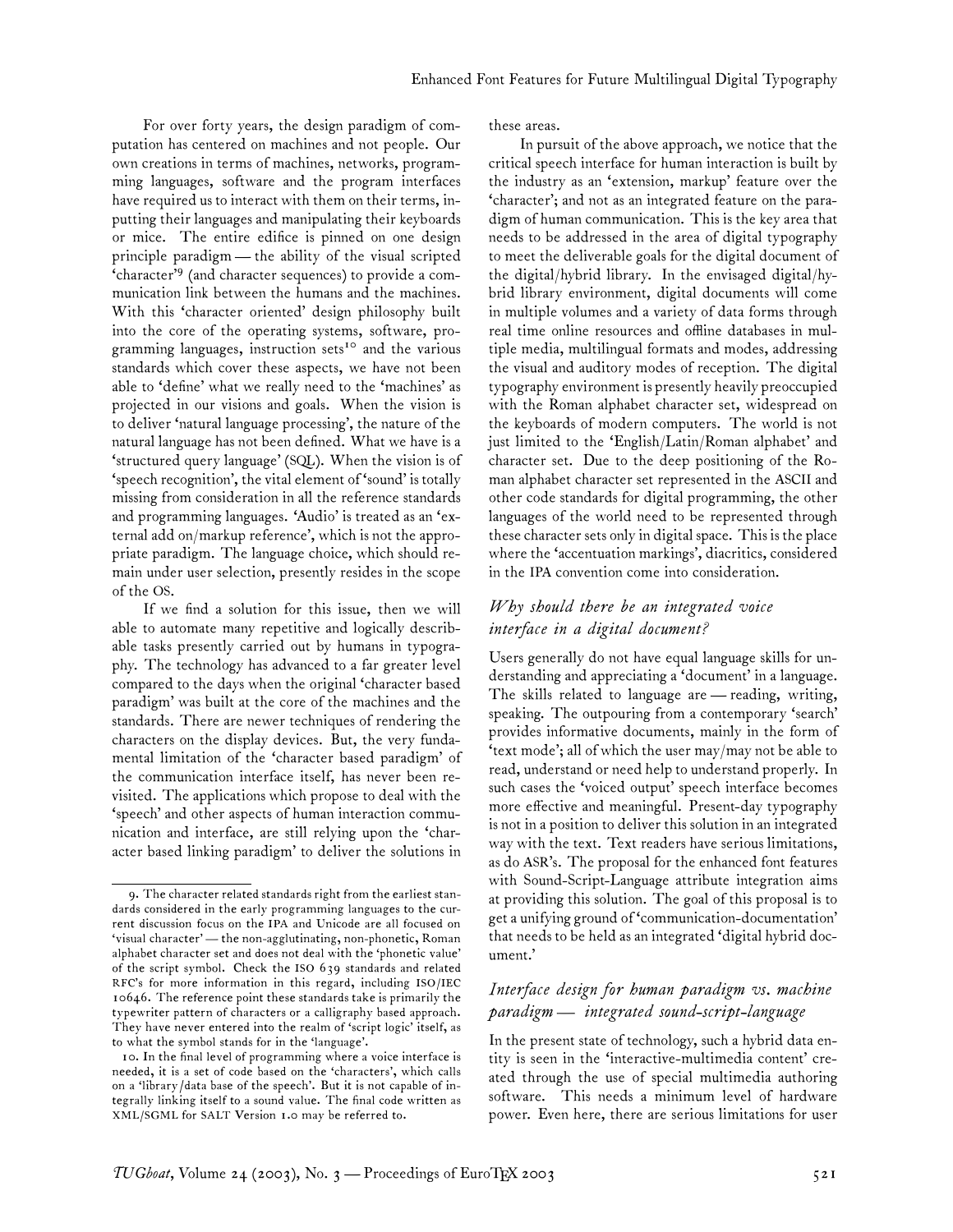interactivity with relation to the possible permissible modes of interaction. The focus is still on keyboard input and the mouse clicks.

In current technology trends, the effort has been to create human interfaces with the machine in various modes. The objective is to have an integrated speech and vision interface. The goal is to have a technology which will enable the user to communicate with the machine in multi-modal, interchangeable, intelligent modes of interaction, ideally in much the same way that humans communicate with other humans. In order to realize this goal, there is a need to identify some common ground between the 'human and the machine styles of communication handling'.

At the present state of the art and philosophy of the computer science and technology, such a 'common ground' between the 'human speech/natural language communication process' and the 'machine's programming language oriented task/output delivery' is identified and limited to the level of the 'script character'(-font) of 'language' (as a code page), in the digital media. This is brought into the issues of the standards. The integrated relation of the 'script character' in human linguistic audio mode communication has not been represented properly in the standards, programming languages and industry practices. What is happening in the 'core system level processing' may be termed as 'table matching (by filtering and elimination mainly) and super fast routing/couriering ending with mono-modal unidirectional deliverance display on predetermined paths and frames', giving an illusion of compatibility with human communication due to the speed of the system and the complexity of the program. Thus, with only a partial non-integrated ground being established and standardized between the 'man and the machine' in the area of 'communicative interaction', the stated objectives for digital document creation continue to remain a separate area of study.

## *Vedic Sanskrit as a model of human language providing the integrated sound-script-language concept*

It is acknowledged that the Indic language identified as 'Vedic Sanskrit' is the most ancient human language which continues to have a living tradition in India. This uses a non-Roman script, which was in its almost final shape a thousand years ago. The script called 'devanagari Sanskrit' is used by many Indian languages. The devanagari script is the script adopted for the Hindi language, which is the national language of India. The philosophy and grammar of Vedic Sanskrit provides the guidelines in the formation of the concept of 'integrated sound-scriptlanguage'. The grammar of Sanskrit language authored by Panini (circa 500 B.C.E) and the related living tradition is available even to this day. The linguistic design and philosophy of this language is developed purely in the 'human linguistic communication mode, especially in the aspect of speech'. There is a well laid down rule base, which can be adopted in to the 'speech mode of communication of any language of the world, irrespective of the script they intend to use'. The script logic of this language, the agglutinating structure of the script which enables the representation of combined sounds in terms of basic phonetic units, the accent marking conventions to mark the prosody, and the phonetic alphabetical order on the human voice mechanism are some of the features of this language which can be used for 'fonts' developing the integrated sound-script-language paradigm as indicated.

## *The benefits of the enhanced font features*

This 'integration' is seen as the key interface that is needed for the creation of the digital document of the future and needs to be demanded of digital typography. Namely, the integration of the 'script' symbol character with a 'pronounced as' feature. Thus, the dictionary functionality gets truly integrated in the multilingual scenario through this paradigm shift.

## *Scope for newer applications through this paradigm*

There are many users (literate as well as semi-literate and non-literate) who are familiar with more than one language in their spoken aspect; but they can not write/read the script. Such users can 'listen' to a 'multilingual document' (a reality at the global level) because the 'sound value' of the script and the language would be available. And this makes the document more intelligible.

The content creator can always bring in the 'multilingual' content without being limited by the 'fontsdisplay-phonetic value-diacritical marks' issues and focus on the primary task. Language education can become much more effective through this paradigm of typography. This paradigm can also be used for language specific dictation machines. This makes digital document creation simpler, faster and more reliable. The proofing of the text is facilitated to ensure the right reading for the right meaning. Proofing in multilingual documents can become better. The multilingual transliterations can become more practical and effective because of this 'reading of the text', especially in the spelling oriented languages of the world. The demand for this upgrade of the 'font' has to come from digital typography, as it would be the primary beneficiary of such integration.

## *Conclusion*

In conclusion, it is seen that digital typography should push for enhanced features of 'fonts' with the 'sound and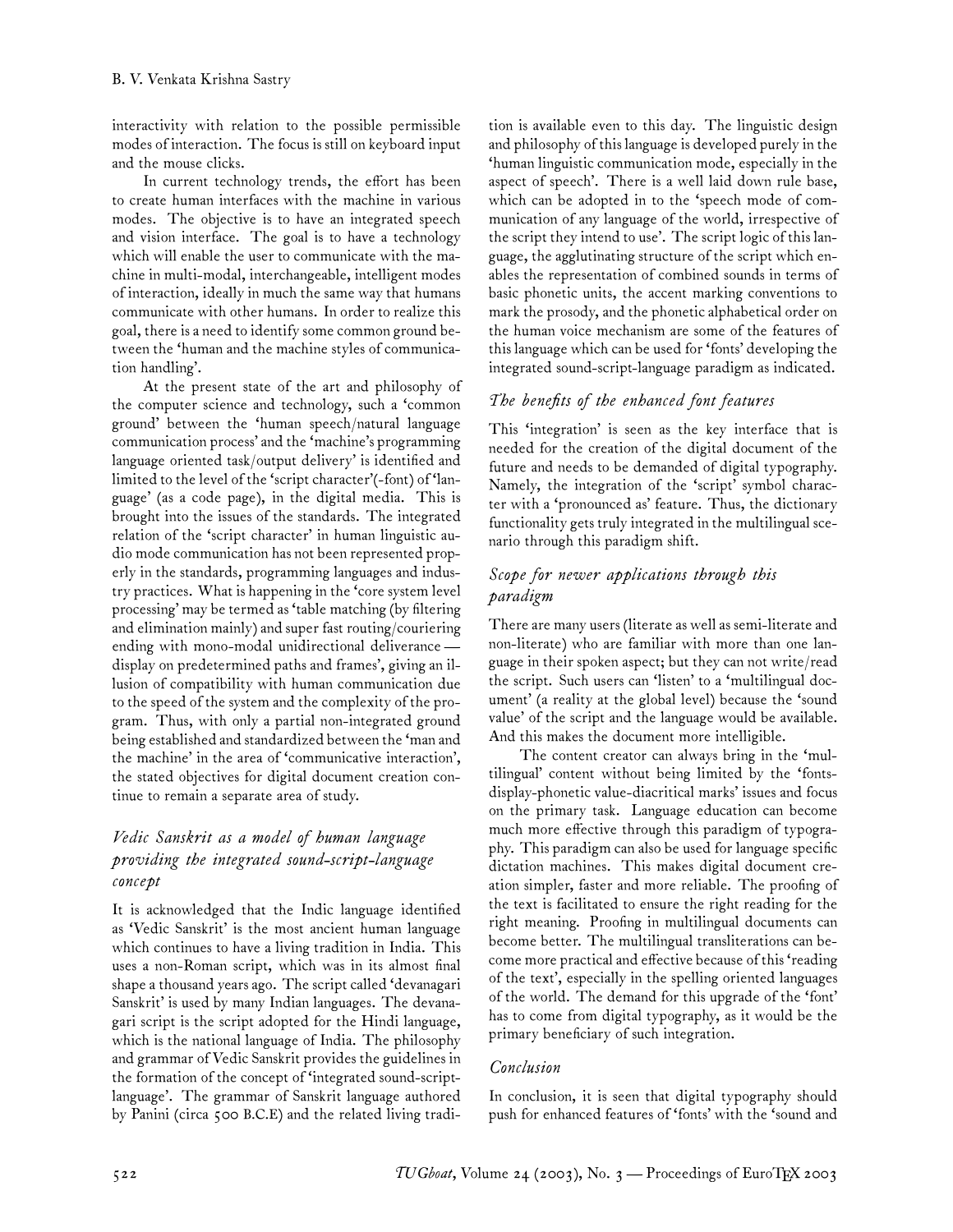the 'language' attributes in an integrated way to meet the goal of 'literate programming' and the demands of digital hybrid libraries. Failure to reach this target will just leave every document another 'graphic' on a 'media' which is no better than an unintelligible picture or a scribbling.

The theme of 'back to typography' actually becomes meaningful when the 'sound value of the script of the language' is brought back 'live' in the digital media. Digital typography should not be happy just transferring the 'visual image' created by the human author in a media of his/her time and context to a 'cyber document'; it also has to capture, preserve and deliver all that really makes that 'document' significant and meaningful. This will go a long way toward preserving the typographical heritage in the digital era, for not only the print media book production process, but also digital books. By making this demand for the integrated feature of sound and language value in the 'character-font', there will be a new impetus for literate programming in the digital typography of the production of digital/hybrid documents.

The following product is a scaled down version of a digital hybrid document. The content is an advanced topic relating to the phonetics of the Vedic Sanskrit language and the Vedic recitation in a special mode. This is sacred and historically significant content. This rule base of the Vedic Sanskrit phonetics was found documented in a paper manuscript in the private collections of a Sanskrit scholar, Professor K.T. Pandurangi, Bangalore, India.

#### *Vision of a digital book*

In order to port the totality of the contents of this paper media handwritten manuscript document to a 'digital hybrid document', a search was made for the appropriate software and tools. Multimedia authoring technology and CD-ROM media was the best we could find to meet the needs. Based on the level of expertise and the resources that were available to us, a scaled down version of the product has been prepared. Apart from the focus of this product as a digital/hybrid document preserving the heritage document, for the purpose of this presentation we also focus on the need to work toward the enhancement of 'font features' for future multilingual digital typography with sound-script-language attribute integration.

The benefits of the 'integration of the sound-scriptlanguage attributes' on one digital platform for the effective utilization of the 'digital document' is the message intended to be conveyed through this presentation.

This product also addresses some other issues, including survival of heritage documents in the digital era. It is a direction in which digital typography can help.

#### *Nature of the document*

The heritage document on hand which was to be brought to the digital library environment was a paper manuscript, 36 folios of approximate size 4x6 inches, about one hundred fifty years old, containing unpublished information. It needs to be preserved for future studies. This manuscript was in the private collection of a religious professor. There was only one copy of this document, which he was not willing to spare for public use. Upon study of the manuscript at the holder's location, it was noticed that the text, written in devanagari script of 19th century (the writing style in the Maharashtra-Karnataka border region in India) deals with a critical issue related to the Vedic phonetics. As per the information in the manuscript, the original work was composed in the period prior to 16th century A.C.E.

The contents of the book are useful for the advanced study of Vedic phonetics. The small booklet contains about three hundred illustrations drawn, in a cryptic way, from the entire Rig Vedic lore. To explain this, the text script reading alone is not sufficient. The accented intonation of the passages indicated by the first two or three words in the specific mode needs to be supplemented by a proficient scholar trained in the traditional mode of chanting the Vedas, Vedic phonetics, and grammar. The book does not have commercial publication value because it is a very advanced level reference, which would be utilized only by researchers. The present manuscript is a replicated copy, which has seen careful correction by the scribe-author. The corrections carried out by the author can be noticed only on careful observation of the manuscript.

#### *The challenge*

The challenge is to port this heritage manuscript to a digital hybrid library document, using the single copy available, which would not be spared for circulation. Further, the challenge is to get a good image of the manuscript and make it available for online and offline researchers, including a facility to take to print media when the time comes. The issues involved were broadly identified in the work area as follows. The technical and academic solutions that were practical within our resources at the time of production were put into use as indicated below.

#### *Document imaging*

The available middle range level scanner which could capture the image of the basic document was used to get a reasonably good 'electronic image of the text'. Judgment was exercised on the resolution with reference to the output file size, the color balance, and like factors. The first level image was obtained. The image did not have the requisite clarity. The primary image was retained as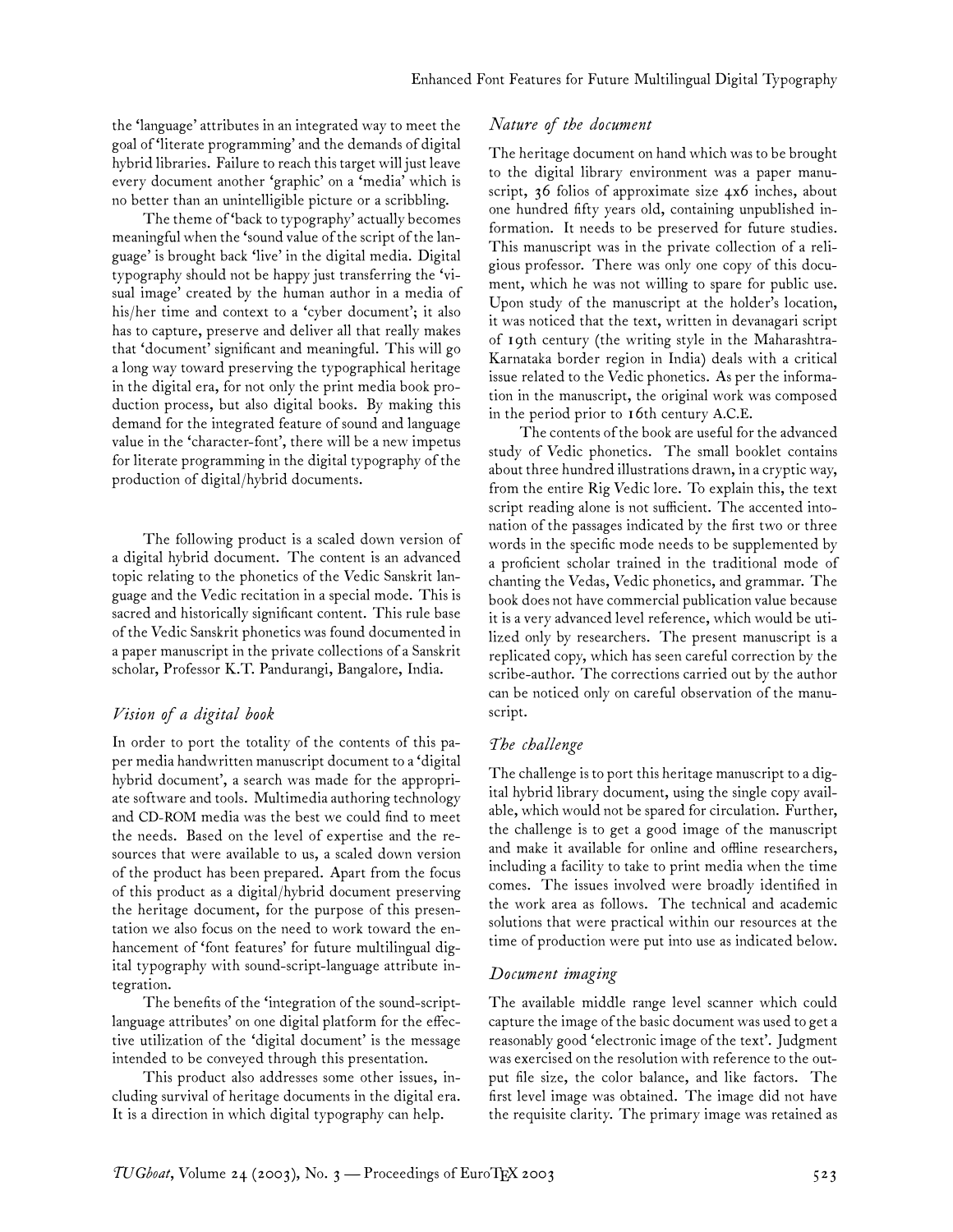such. Then this image was processed through image enhancement software to enhance the picture quality, improve the contrast, reduce the color noise, etc., all with one intention— that the 'text' can be read with better clarity on the screen. Thus, the first level of 'content extraction' at its primary level— in the form of an image— was completed.

In the product, which is a scaled down version of the final book, you will see the original image and also the digitally enhanced image. The digitally cleansed image has much improved clarity for reading, compared to the original image. This was the first phase of the transfer of the manuscript paper media to 'digital media'. At this stage, we had achieved the ability to port and deliver/carry the original image (unclear and difficult) and also the digitally enhanced image (clear for reading) together to any place throughout the world where there were scholars able to help with the next level of content evaluation.

# *Content management in non-computer media and lack of computer awareness/access environment*

The subject dealt with by the manuscript is a very specialized topic. Many of the subject experts in this area are not computer savvy, nor have computer access. Therefore we had to discover a way to have the content in a deliverable print media. The ordinary printing through the printers were tried out; but the outputs even at their best resolutions were not of acceptable quality. Therefore, the technology group recommended the use of digital photo imaging output technology. We produced the Kodak photo print of the original and the digitally enhanced image together on a photo grade quality paper. And this was found to be extremely satisfactory in terms of quality and acceptance by the scholars for further work.

The success at this stage was the decision to switch to digital photo production technology on 'photographic quality paper', giving up on conventional color printer output. Accordingly, the appropriate digital image editing software and formats were re-identified and the output was obtained. This is one of the ways that could be adopted for 'hardcopy delivery' in the digital hybrid library environment in view of the output quality. The digital imaging needs to be appropriate for the working result.

## *Getting to the phonetic value of the script and the text*

Once we were able to take an acceptable quality image of the original to the scholars for help, they were able to read the 'script' in which the text was written. It was noticed that the conventions of writing the original text with the devanagari script had its own peculiarities of that historic period, as well as regional uniqueness; and also the 'scribe's unique stamp in terms of the calligraphic style'. The plain character based reading was not sufficient to properly understand the text. The reading aloud of the text and comparison with the 'voice tradition' became a necessity. Fortunately, we had the scholarly resources at hand and with their help, the proper reading of the text was completed. Thus the correlation of the voice tradition with the scripted text was accomplished, which lends more firmness, authenticity, and useful content value. The voice output of the text was also brought in to the digital media and placed alongside the text as tagged data, through our software programming.

## *Actual technical content of the text*

The scholars in the content evaluation were able to furnish useful information. A part of this information is placed on the CD. More of this can be integrated in the desired way. This area has not posed much of a problem.

### *Content evaluation of the text*

The difficulties in getting the knowledgeable scholars in the most advanced area of the Vedic knowledge described in this text with the requisite voice training, voice clarity with a technical teaching expertise and demonstration capability was difficult. However, we were able to identify them, and get the additional information. Thus, a sample of the final voice was placed on the CD.

## *Transcription of the traditional handwritten text with the help of modern digital fonts*

Now began the next phase of the work— presenting the heritage document in the fonts of the 'modern digital era' using 'digital typography'. Based on the combination of voice and text that was made available to the text publishing agency, the new text was received as an output based on the available software.

It is at this point that the real hidden problems with the fonts, encoding, software compatibility, proofing, media and other issues cropped up. The absence of the 'integration of the phoneme value' on the 'script symbol' in the digital typography environment, in sharp contrast to the human paradigm of 'scripting', was a glaring handicap at this point.

## *Issues related to the multilingual transliteration*

The problems of transliteration highlighted the limitation of digital typography multilingual software and the standards related to it in meeting the needs of the content being handled, to provide truly acceptable output. Other issues were similar — divergence of the transliteration standards followed by the software, portability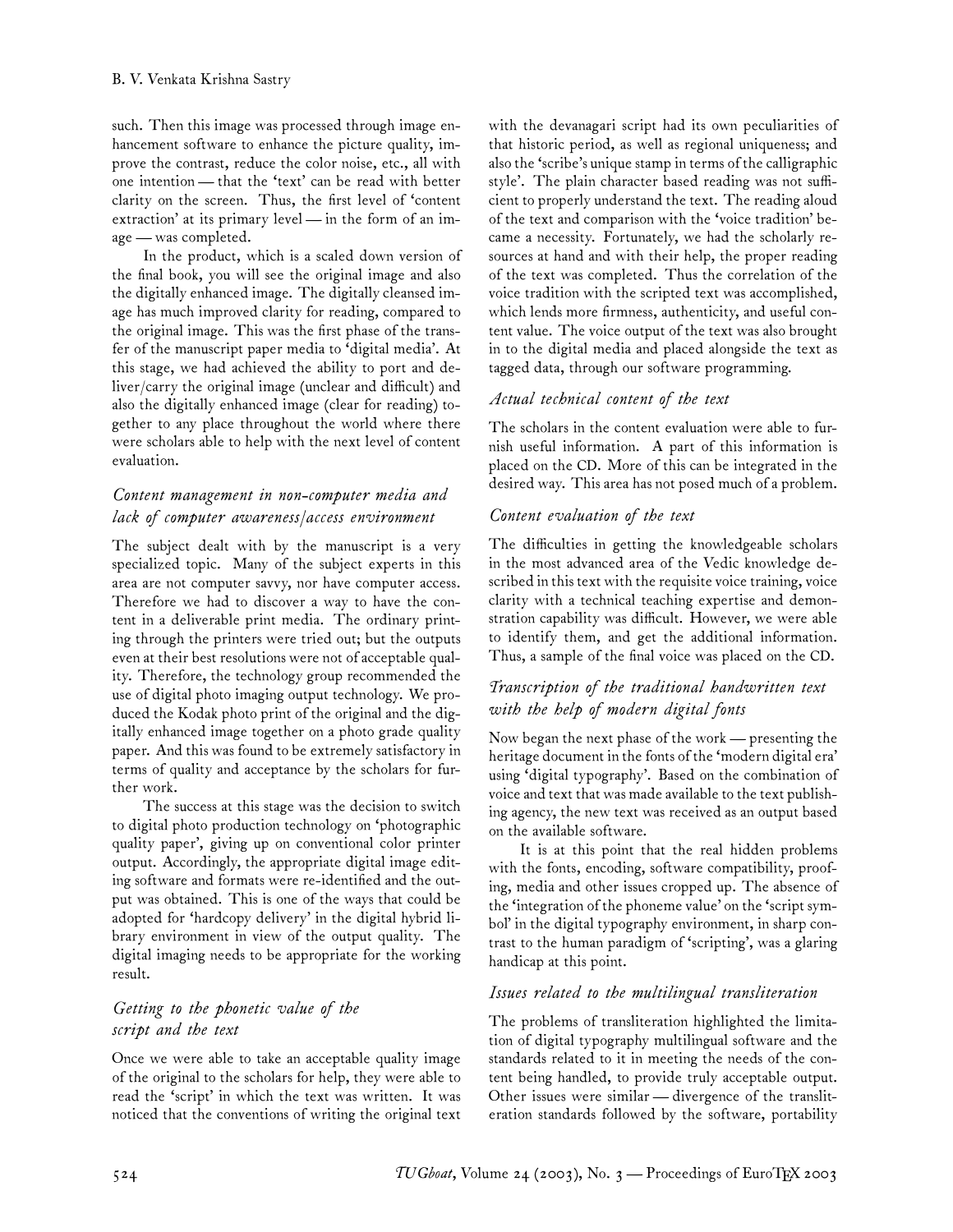and compatibility, the relative problems that are yet to be resolved regarding IPA and Unicode compatibility, the deep rooted problems in language related matters dealt with at the code page level of the OS, and version and upgrade problems of the software. The scholars were not totally satisfied with the software related transliteration outputs. The publishing software which handled many of the transliteration related fonts and symbols were not able to give us related softcopy compatible for our program integration in our multimedia presentation. We had to settle for the final 'image output of the transliterated text', as our purpose was to deliver the content. This necessity to go by the 'image mode' output of the text does limit on 'text-search' by character approach. Voice based search is still a far dream.

#### *Voice part of the content*

We recorded only part of the text reading to manage within our resources. The work of really having the illustrated voice explanation with the technicalities explained in the work is yet an unfinished task, presently beyond our resources.

## *Database indexing of the folios*

The indexing of the folios has been completed. Only the first two and last two folio links are activated.

## *Providing online digital facilities for notes and online access*

CD-ROM media was chosen as the output, so that the product can be used offline. The built-in facility within the product provides for calling an editor for making the user notes. The product is made with a Windowscompatible feature. Thus when this CD-ROM is open in one window, the user has the option of calling up any word processor (regular or multilingual) installed on the machine and make their own personal notes. The Windows-compatible feature also helps in having another window opened up in which the second digital book provided along with this primary work can also be accessed. CD navigation is structured through the use of original multimedia software.

## *Enhancing the utility of the product*

Supplemental information in the form of links to dictionaries and reference books has been planned for the CD navigation structure. We considered providing the reference book of 'Rig-veda' on the same CD with the same facilities and interfaces, as a model so that the study experience would be integrated and complete. On the CD you would notice the availability of the work 'Rig-veda', which can be simultaneously accessed by opening the CD in another window.

## *Technology utilization for content illustration and appreciation*

It is planned to achieve this goal by providing the appropriate video and the graphics, animations, and pictures, as considered necessary by the scholars. A planned provision is indicated in the present version of the product. This will enhancem the utility of the digital document.

## *Technology issues*

In the absence of the single platform where we can completely fulfill our needs at reasonable cost levels, the technical team did a tremendous amount of experimentation and the current product structure is the result. It is during this study that the need for the enhanced font features brought out in this paper became apparent for the digital typography environment. Live voice is needed (as traditional), in contrast to the concept of 'text readers' (which heavily depend on the character oriented programming and just give a mechanical voice output) which are not sufficient at this level of content. The deliverable product was made in a form suitable for online and offline reference so as to fall under the category of 'digital/hybrid document'. The interface has been designed to meet user requirements for studying in script mode and in voice mode; the interface provides for access to the requisite references in all the modes including the web. The facility to use multilingual, multimodal methods, depending upon the user hardware facilities, is open for integration.

## *What does this product mean for digital typography?*

When there are already a number of programs for publishing, imaging, text readers, OCR products, TTS and ASR solutions, multimedia authoring, web based education, and so on, why should this issue be so critically highlighted?

It is true that all these technologies are available in isolation, but integration of these using the paradigm of the human conventions of communication and learning is the challenge. The technologies mentioned above fail to achieve a smooth and satisfactory integration and deliver an acceptable cost effective output from the point of view of an author-scholar and user. On close scrutiny of the issue, the remedial measure is best initiated at the level of the 'font' character concept used in current digital technology solutions. This paper highlights the issue through an application of the current technologies to deliver a model product for the future digital hybrid library as a digital document with significant heritage content. The present product is a result of many technologies, resulting from the interfaces that the user needs in digital documents and digital/hybrid libraries. For the production of such end user friendly multilingual-multimodal